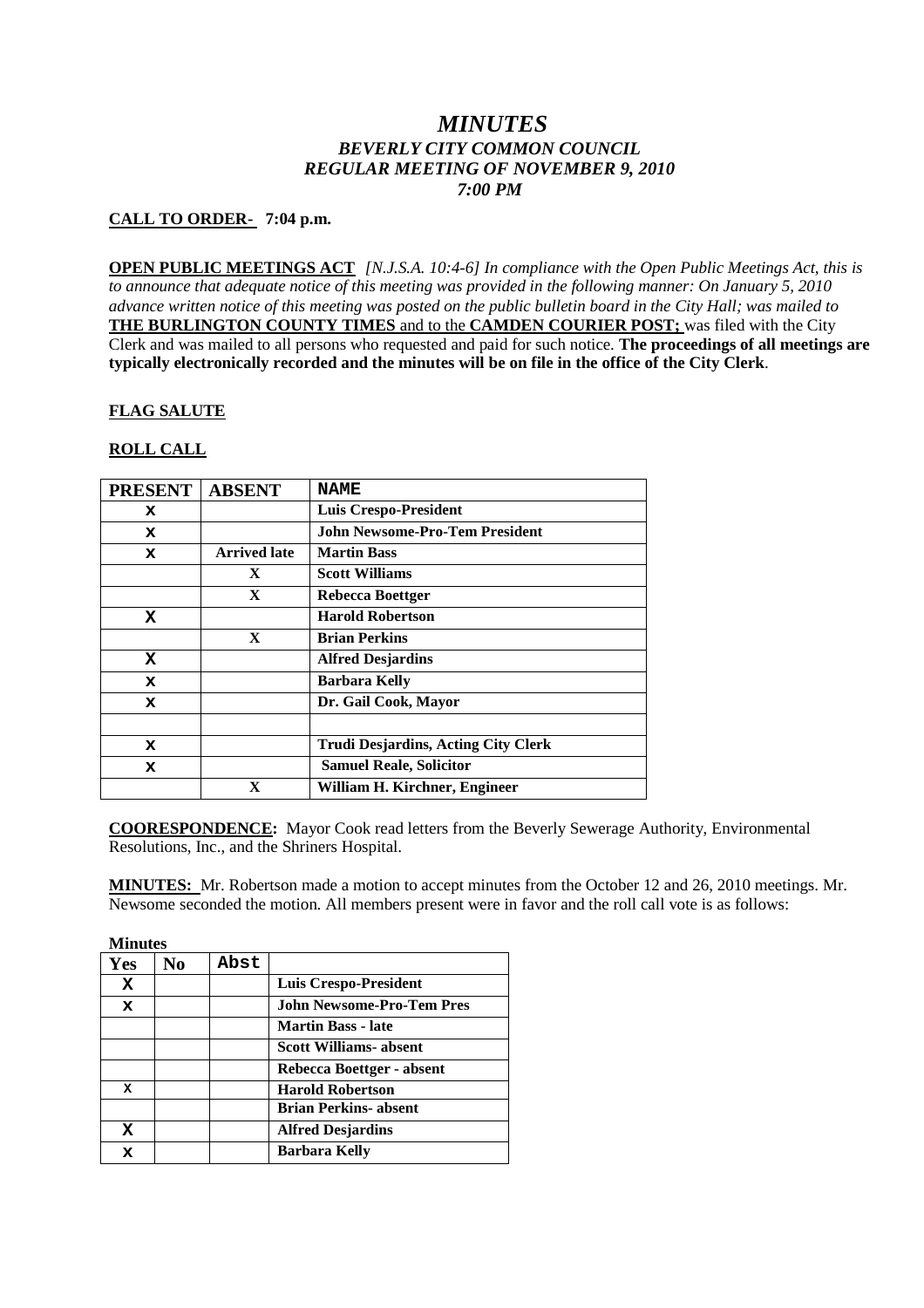**OLD BUSINESS:** President Crespo opened the meeting to the Public at 7:07 for the Public Hearing on Ordinance 2010-7, amending the Program for the Recycling of Designated recyclable Materials and Modifying for Violations Thereof. Amy Bent asked what ordinance is this. Mark Schwedes asked for a brief synopsis and the Solicitor explained that the ordinance gives definitions of what are amended recyclable materials. The Public Session was closed at 7:10 p.m. Hearing no questions from the Council, Miss Kelly made a motion to adopt the ordinance. Mr. Newsome seconded the motion. The roll call showed all members present in favor:

| Yes | No | Abst |                                  |
|-----|----|------|----------------------------------|
| x   |    |      | <b>Luis Crespo-President</b>     |
| x   |    |      | <b>John Newsome-Pro-Tem Pres</b> |
|     |    |      | <b>Martin Bass - late</b>        |
|     |    |      | <b>Scott Williams- absent</b>    |
|     |    |      | Rebecca Boettger - absent        |
| x   |    |      | <b>Harold Robertson</b>          |
|     |    |      | Brian Perkins- absent            |
| x   |    |      | <b>Alfred Desjardins</b>         |
| x   |    |      | Barbara Kelly                    |

**Ordinance 2010-7**

**NEW BUSINESS:** President Crespo announced the first reading of Ordinance 2010-9, the 2010 Salary Ordinance. The clerk asked about the change in the Planning Board Secretary wage and President Crespo said to amend the Planning Board Secretary wage to \$15.00 to \$25.00 per hour. Mr. Desjardins made a motion to adopt the ordinance as amended. Miss Kelly seconded the motion. The roll call showed four members voting in favor. Mr. Robertson voted no, stating that he objects to the format.

| OI UMANG 2010-7 |    |      |                                  |
|-----------------|----|------|----------------------------------|
| <b>Yes</b>      | No | Abst |                                  |
| x               |    |      | Luis Crespo-President            |
| x               |    |      | <b>John Newsome-Pro-Tem Pres</b> |
|                 |    |      | <b>Martin Bass - late</b>        |
|                 |    |      | <b>Scott Williams- absent</b>    |
|                 |    |      | Rebecca Boettger - absent        |
|                 | X  |      | <b>Harold Robertson</b>          |
|                 |    |      | <b>Brian Perkins- absent</b>     |
| X               |    |      | <b>Alfred Desjardins</b>         |
| x               |    |      | <b>Barbara Kelly</b>             |

**Ordinance 2010-9**

**Consent Agenda –** Mr. Newsome made a motion to adopt the Consent Agenda, which is comprised of: **Resolution 2010-424: Memorializing the Decision of the Common Council of the City of Beverly Authorizing the Appointment of Kenneth Gerber as Acting Administrator**

**Resolution 2010-425: Memorializing the Decision of City Council to Authorize the Solicitor to Take Any and All Necessary Actions to Retrieve and Recover Property Belonging to the City of Beverly Resolution 2010-426: Authorizing Renewal of Three Liquor Licenses for the 2010-2011 Year Resolution 2010–427: A Resolution Amending Resolution 2010-413, a Resolution Authorizing the Appointment of a Tax Assessor for a Four Year Term**

The Solicitor asked about the tax clearances for the three liquor licenses. Mr. Desjardins seconded the motion. All members present were in favor and the roll call vote is as follows: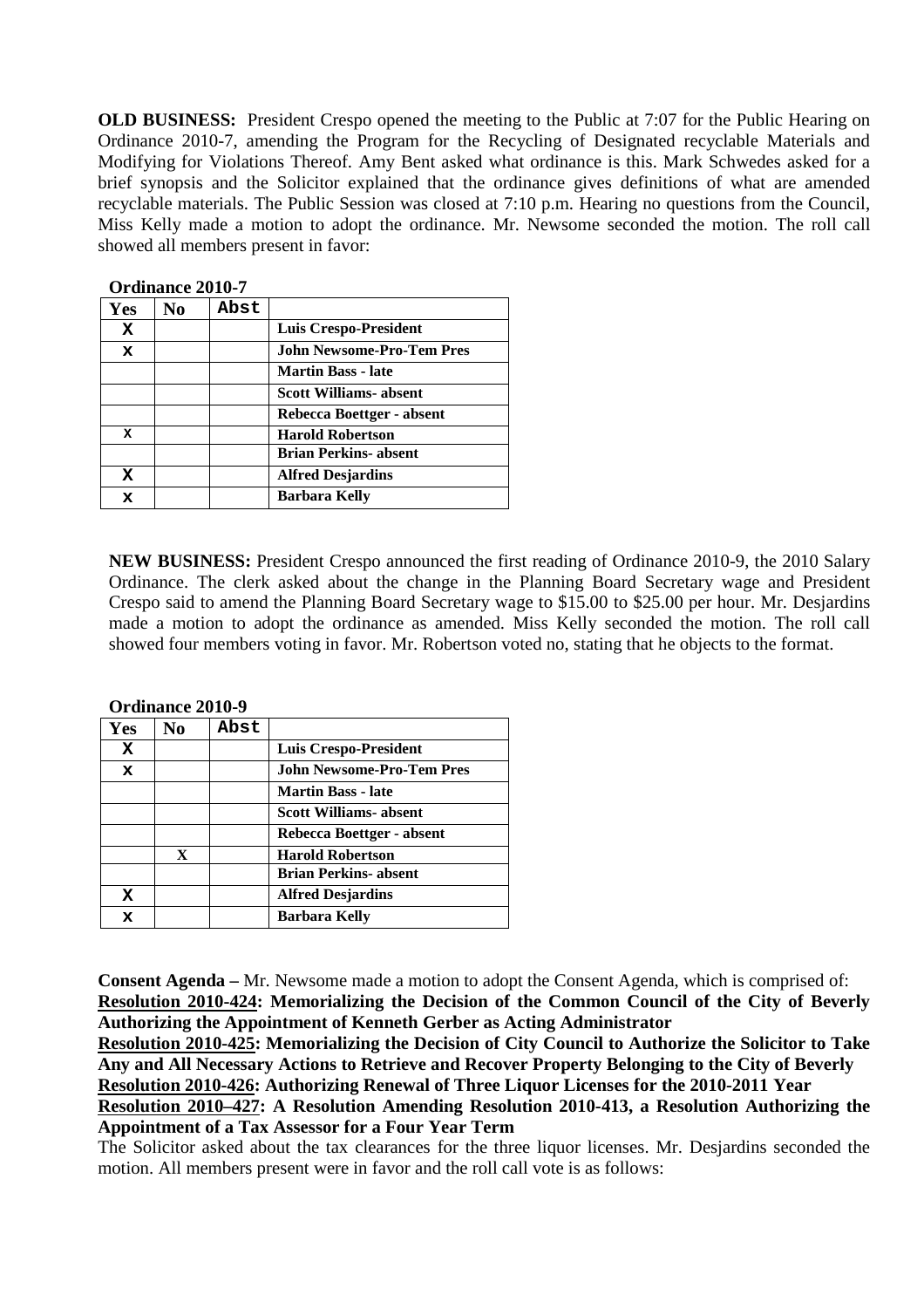#### **Consent Agenda**

| Yes | No | Abst |                                  |
|-----|----|------|----------------------------------|
| x   |    |      | Luis Crespo-President            |
| x   |    |      | <b>John Newsome-Pro-Tem Pres</b> |
|     |    |      | <b>Martin Bass - late</b>        |
|     |    |      | <b>Scott Williams- absent</b>    |
|     |    |      | Rebecca Boettger - absent        |
| x   |    |      | <b>Harold Robertson</b>          |
|     |    |      | <b>Brian Perkins- absent</b>     |
| x   |    |      | <b>Alfred Desjardins</b>         |
|     |    |      | <b>Barbara Kelly</b>             |

**PAYMENT OF BILLS:** Mr. Desjardins said to check for payment to Cal Stevenson. Mr. Newsome asked about two bills payable to the School and found that the bills were actually for PSE&G. Mr. Newsome made a motion to pay the bills. Mr. Desjardins seconded the motion. All members present were in favor, though Miss Kelly abstained from voting on line 16 of the Bill List. President Crespo abstained from voting on line 52.

| <b>Payment of Bills</b> |     |      |                                          |
|-------------------------|-----|------|------------------------------------------|
| <b>Yes</b>              | No. | Abst |                                          |
| x                       |     |      | <b>Luis Crespo-President</b>             |
| x                       |     |      | John Newsome-Pro-Tem<br><b>President</b> |
|                         |     |      | Martin Bass – came in later              |
|                         |     |      | <b>Scott Williams</b> -absent            |
|                         |     |      | Rebecca Boettger - absent                |
| x                       |     |      | <b>Harold Robertson</b>                  |
|                         |     |      | <b>Brian Perkins- absent</b>             |
| X                       |     |      | <b>Alfred Desjardins</b>                 |
| x                       |     |      | <b>Barbara Kelly</b>                     |

**SOLICITOR'S REPORT:** The Solicitor said that the toolkit is still in the Assembly.

**MAYOR'S REPORT:** Mayor Cook announced that toys are being collected for Christmas. The Mayor stated that there is a Veteran's Day program. Mayor Cook announced that former Councilmember Robert Germer took ill.

#### **COUNCIL REPORTS:**

**Barbara Kelly –** thanked all who supported the Halloween party.

**PUBLIC SESSION:** President Crespo opened the Public Session at 7:28 p.m. Amy Bent, 130 Warren Street, asked who is on the Economic Committee. President Crespo responded that the members are Mr. Robertson, Mr. Newsome and Mr. Williams. Mr. Dileo asked what is happening with the leaf machine, and the President stated that it is being fixed.

**EXECUTIVE SESSION:** Miss Kelly made a motion to adopt Resolution 2010-428 "Closed Executive Session – Personnel, Contracts and Possible Litigation". Mr. Newsome seconded the motion. All members present were in favor.